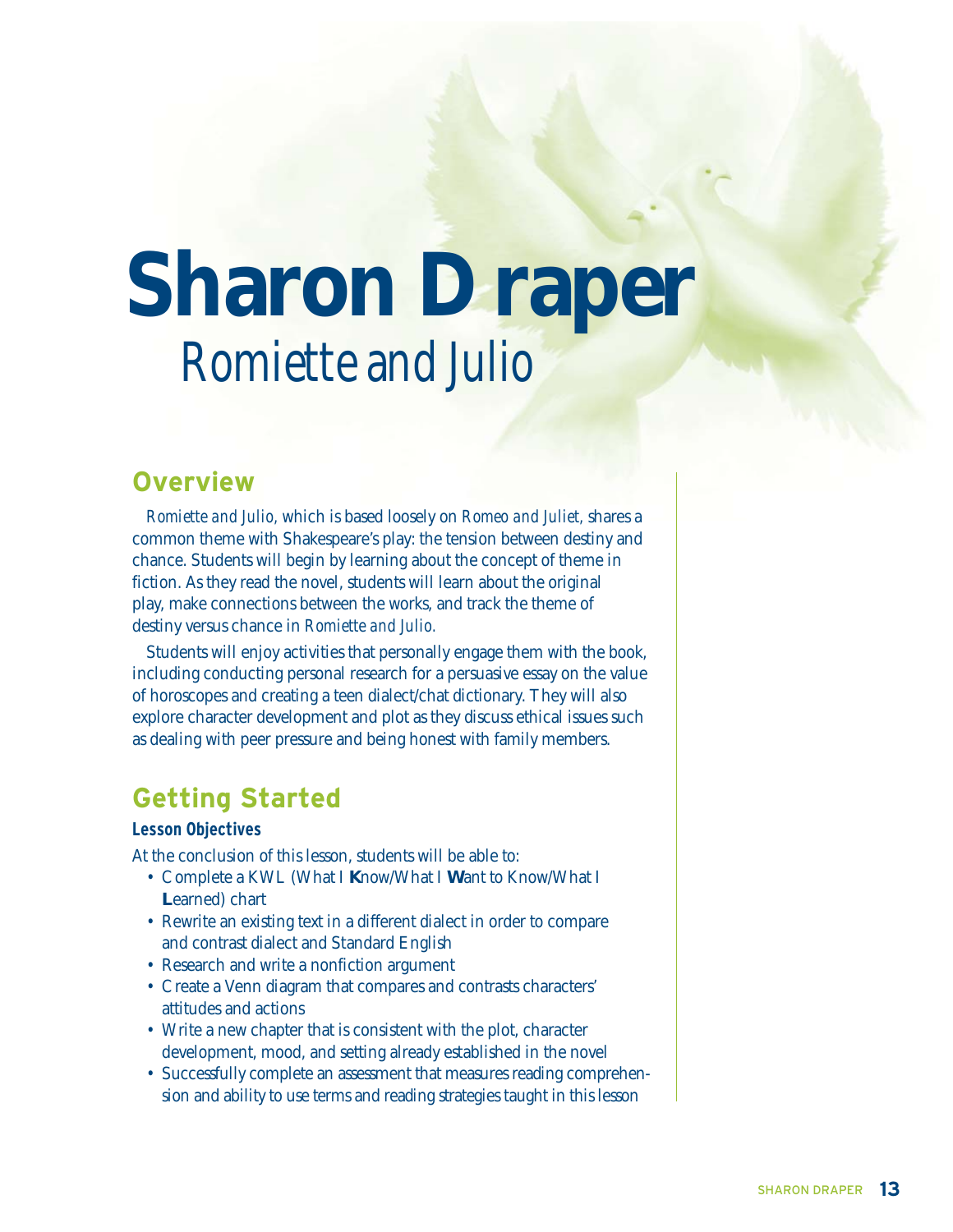#### **Grade Level Indicators**

In meeting the above lesson objectives, students will:

**A** Use the text to demonstrate reading comprehension strategies, including the ability to make predictions, recall and summarize important ideas and supporting details, and make inferences

**D** Identify and explain the writer's technique in describing characters, characters' interactions and conflicts, and how these interactions and conflicts affect the plot

**G** Generate writing ideas through discussions with others and from printed material, and keep a list of writing ideas

**H** Use available technology to compose text

**I** Publish writing for display or for sharing with others

**J** Write informational essays or reports (including research) that present a literal understanding of the topic; pose relevant and tightly drawn questions that engage the reader; provide a clear and accurate perspective on the subject; create an organizing structure appropriate to the purpose, audience, and context; and support the main ideas with facts, details, examples and explanations from sources

#### **Reading Strategies**

Understanding Theme, Drawing Conclusions, Predicting

#### **Time Required: 15 class periods or more**

This lesson will take approximately 15 class periods (approximately 45 minutes each) to complete, assuming that students will be able to complete assigned readings for homework. More time will be needed if all reading must occur during class time.

| <b>Activity</b>                 | <b>Pacing</b> | <b>Activity</b>           | <b>Pacing</b> |
|---------------------------------|---------------|---------------------------|---------------|
| Background Knowledge 45 minutes |               | Chapters 34-37 45 minutes |               |
| Understanding Theme 45 minutes  |               |                           |               |
|                                 |               |                           |               |
|                                 |               |                           |               |
|                                 |               |                           |               |
|                                 |               | Chapters 55-62 45 minutes |               |
|                                 |               |                           |               |
|                                 |               |                           |               |

#### **Materials Needed**

- Student copies of *Romiette and Julio*
- Student copies of the Novel Glossary (found on page 191 of this Instructor's Guide)
- Chalkboard or whiteboard



Information on Sharon Draper can be found at http://www.ohio readingroadtrip.org/draper.html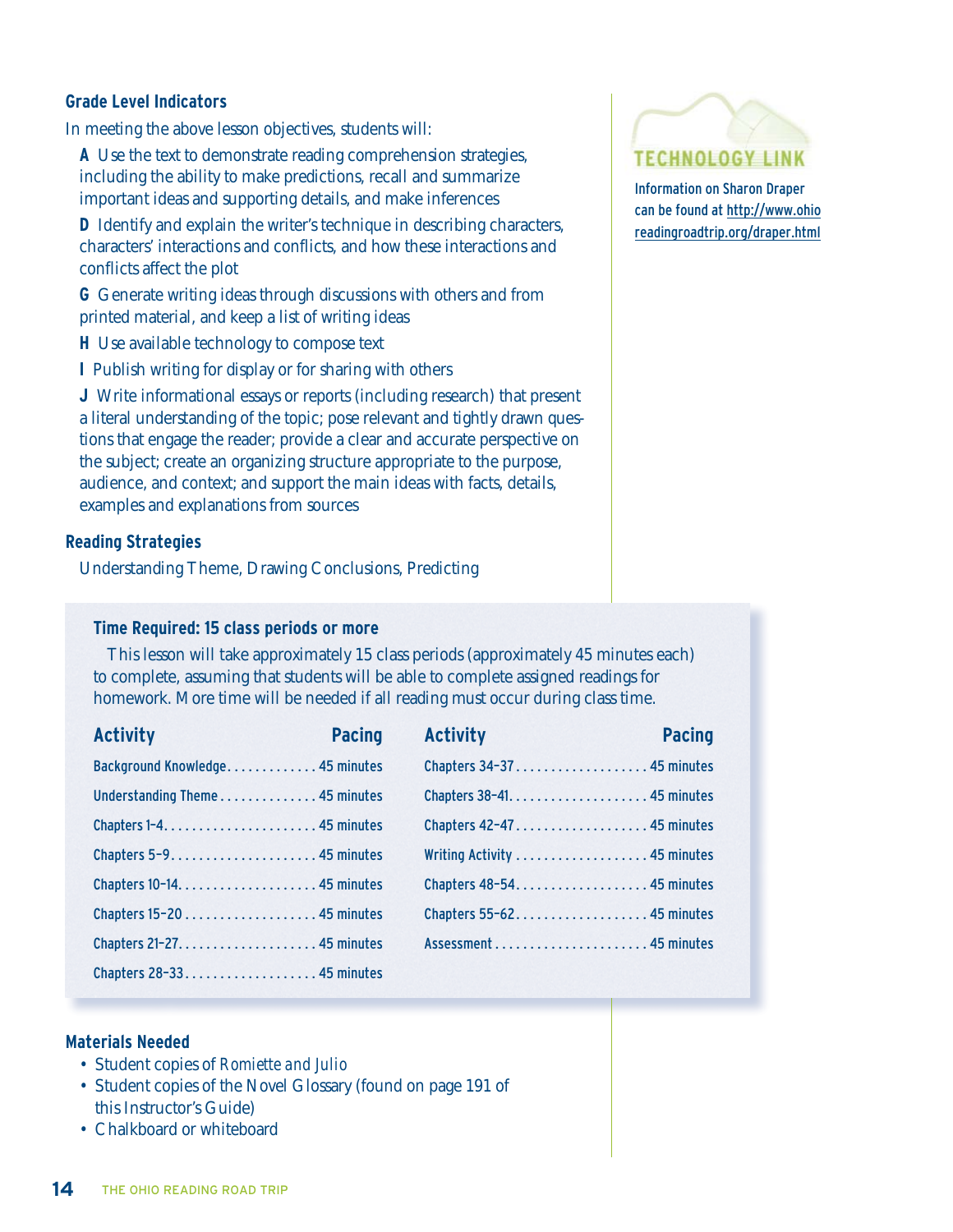- Large paper for charts, or blank overhead transparencies
- Index cards

#### **Additional Resources**

- *(optional)* Access to computers with word-processing and printing capability
- *(optional)* Internet access
- *(optional)* Access to a photocopier
- *(optional)* Age-appropriate books about William Shakespeare's life and works
- *(optional) The Ohio Reading Road Trip* Instructional DVD/videocassette, television monitor, DVD player or VCR
- A film version of *Romeo and Juliet*

## **Prepare to Learn**

Prior to reading, students should be introduced to William Shakespeare and the plot of *Romeo and Juliet.* On the board or using a transparency, present the following chart. Through class discussion, complete the "K" ("what they already know") column of the chart for William Shakespeare and *Romeo and Juliet.* After students list what they know, ask them what they want to know and add this information to the "W" column of the chart. Some of the information that they "want to know" will be discussed in class. Items that are not presented or learned through introductory material may become further research opportunities for advanced students.

Depending upon your time and/or access to the Internet, the "L" (Learned) column may be completed either through direct instruction (lecture) or through Internet research by individuals or small groups.



Because "Romeo and Juliet" is frequently taught in grade nine, you might work with a ninth-grade English teacher to find resources that will help your students now and prepare them to read the play at a later date.

# **TECHNOLOGY**

An interview with Sharon Draper appears on the Ohio Reading Road Trip Instructional DVD/videocassette. In the interview, Draper discusses how she used Shakespeare's play as a model for her novel.

| <b>Know</b> | <b>Want To Know</b> | <b>Learned</b> |  |
|-------------|---------------------|----------------|--|
|             |                     |                |  |
|             |                     |                |  |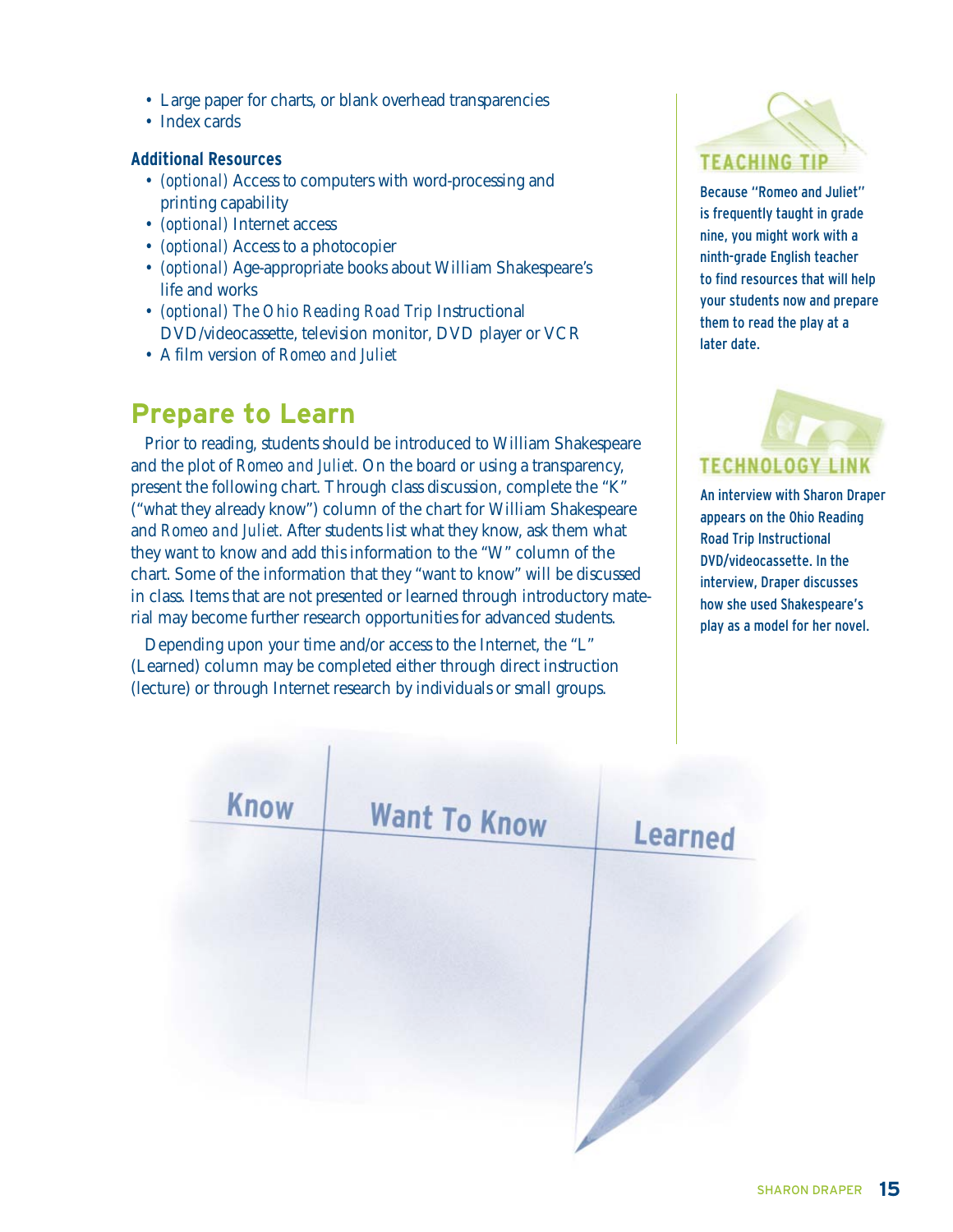Students' KWL charts will determine the specific research needed to complete the "What I Learned" column. Some possibilities include investigating blank verse, why people still read Shakespeare's plays, why most people know the basic story of *Romeo and Juliet,* why so little is known about Shakespeare's life, etc. Be sure to complete the "L" column on the chart soon after research is completed.

#### **Understanding Theme**

As Shakespeare did in *Romeo and Juliet,* Sharon Draper uses the theme of destiny in *Romiette and Julio.* Explain to students that a theme is a universal statement with which readers as well as characters can identify. It may be helpful to think of theme as a topic that comes up again and again. Examples of themes include the quest for independence, the struggle between good and evil, the tension between appearance and reality, etc.

One theme found in *Romiette and Julio* is the tension between chance and destiny. (*Chance* refers to the unpredictability of events that occur randomly, with no apparent cause. *Destiny* is an inevitable, predetermined course of events.)

Read the prologue of *Romeo and Juliet* to students. Explain that Shakespeare tells us from the start that this is a tragedy and that Romeo and Juliet will die in the end. He describes them as "star-crossed lovers." Middle school students will probably need you to explain that Shakespeare is saying that Romeo and Juliet were destined for tragedy, that it was "written in the stars."

#### **Optional Activity**

You may choose to show clips from a film version of *Romeo and Juliet* throughout the lesson. Baz Lurhmann's 1996 version, *William Shakespeare's Romeo + Juliet* (with Leonardo DiCaprio and Claire Danes) is excellent for this, and because of the contemporary setting and familiar actors, students will probably be responsive to this version. However, the film is rated PG-13, so be sure to watch it on your own before showing clips to students, as it does contain violence and suggestive scenes. Most of the clips listed below will probably be acceptable for classroom use, but you know what is best for your class and your students. Showing clips, as opposed to the whole film, is generally a more effective technique.

Clips to show from the film:

- Prologue. The film uses the media (TV news) to present the prologue, which is a good connection with Sharon Draper's use of the media throughout her novel. This clip is at the very beginning of the film.
- Masquerade and Romeo and Juliet's first meeting: Start movie at 25:30 (on the tape/DVD counter) and show through 34:40.
- Balcony Scene: 36:20 to 45:00.



Students should read a summary of "Romeo and Juliet" (or a version of the play that is written at grade level) before reading "Romiette and Julio."

Information about William Shakespeare and his work, written to be accessible to middle school students, can be found in:

"Shakespeare: His Work and His World" by Michael Rosen, illustrated by Robert Ingpen. (Candlewick Press, 2001, ISBN# 0763615684)

"Tales from Shakespeare" by Charles Lamb and Mary Lamb (Random House, 1999, ISBN# 0517205742)

"Beautiful Stories from Shakespeare for Children" edited by E. Nesbitt (Smithmark Publishing, 1997, ISBN# 0765194902)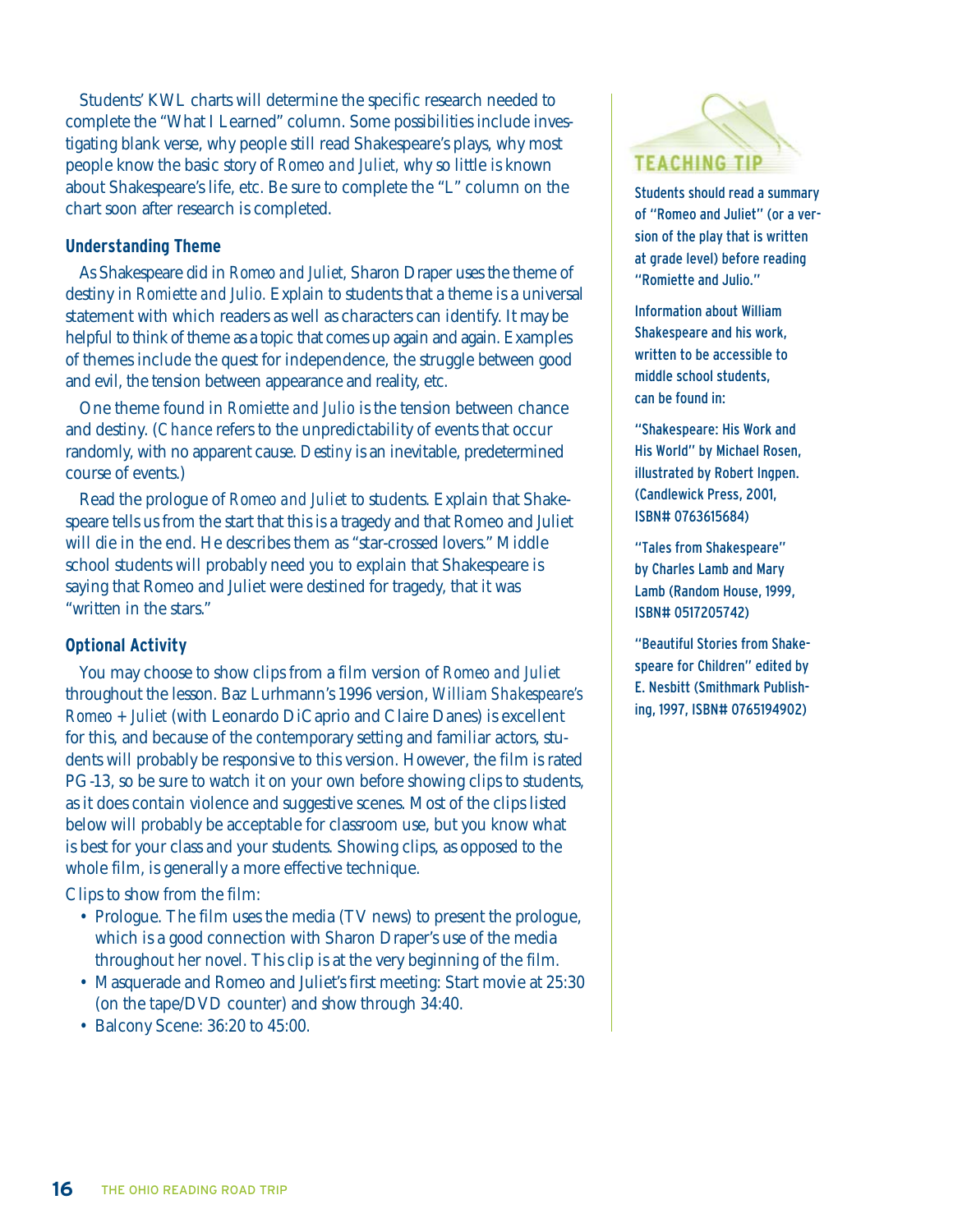- Tybalt confronting Romeo, Mercutio, and Benvolio; Tybalt's death (very violent scene): 59:00 to 1:10:30.
- Death of Romeo and Juliet: 1:42:00 to the end of the film.

#### **Discussion Questions**

- Do you think that life is ruled more by chance or destiny? Why?
- Have you ever had an experience that you think was destiny (meeting your best friend, narrowly missing a serious accident, etc.)? Explain.

#### **Prepare to Read**

Prior to beginning the novel, tell students that, as they read, they should look for evidence of the theme of destiny. After reading each section, students will share any ideas from the novel that support the theme. Encourage students to be very specific and to take notes as they read. In their notebooks, they should quote lines from the novel and be able to refer to page numbers. Transfer these quotes and page numbers to a chart that has the heading "Destiny." Post the chart in the classroom.

You might also want to keep a second chart on which students record similarities and differences between *Romeo and Juliet* (film version or excerpts) and *Romiette and Julio.*

#### **Research Activity: Horoscope Journal**

Later in the lesson, students will write a persuasive essay on the entertainment value or believability of horoscopes. Before they take a side on this issue, ask students to conduct some research. Tell them: *Spend two weeks reading your horoscope every day. In your notebook, record what your horoscope said as well as a few sentences about how accurate or inaccurate it was. You may also want to consult a few astrology books to learn more about your astrological sign, then compare and contrast what you read with your real life. Do the descriptions of personality and interests for your astrological sign match who you really are?*

Ask students to answer these questions each day in their horoscope journals:

- How well did your daily horoscope fit your experience today? Explain. Give evidence.
- Do you find yourself thinking about your horoscope throughout the day? How does it impact your daily experience?



Each section of instruction is accompanied by a vocabulary list.

Some approaches to helping students add these words to their personal speaking and writing vocabularies:

- Create a word wall with the vocabulary from the novel. Organize the words based on their parts of speech.
- Give bonus points or other incentives when students use the vocabulary in speaking and/or writing.

More suggestions for using vocabulary appear on page 184.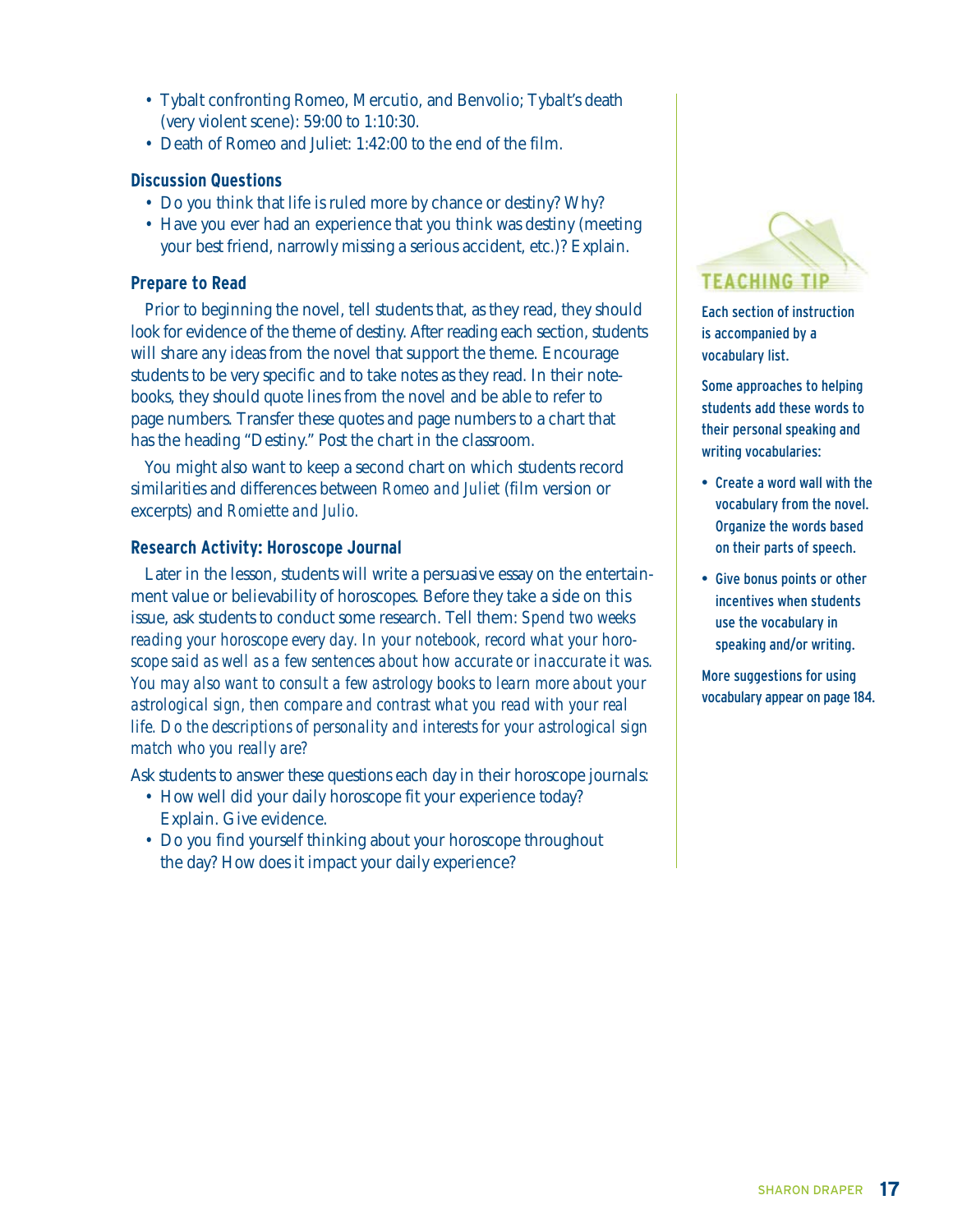## **Chapters 1–4**

#### **Discussion Questions**

- The novel begins with Romiette's nightmare of fire and water. Do you think this dream will be important in the novel? Why or why not?
- What is the effect of including the journal, which is written from a first-person point of view?
- Why do you think Sharon Draper chose to include Romiette's journal entry in type that looks like handwriting, instead of simply explaining or paraphrasing what Romiette wrote?

#### **Destiny Chart**

Add supporting details to the Destiny chart

- Romiette's dream may be a sign of things to come
- Romiette's best friend is named Destiny
- Julio loves water: "Water was like his second skin . . ." (page 12)

#### **Pre-Assessment: Point of View**

Before assigning the following activity, be sure that students understand the concept of point of view. This may be as simple as a pretest in which you ask:

- What is point of view?
- How is a story told from a first-person point of view different from a story told from a third-person point of view?
- What is the difference between omniscient third-person point of view and limited third-person point of view?
- What pronouns are a sign that a story is being told from a firstperson point of view?

#### **Two Versions of One Event: Activity**

Chapters Three and Four each describe the first day back to school after Christmas break. In fact, these two chapters describe the same scene. Both scenes are narrated from a third-person point of view, but represent two different perspectives/experiences: Romiette's and Julio's. Carefully reexamine these chapters. Ask students to work in small groups to write a list of passages that provides evidence that these two chapters are exactly the same scene.

When all groups are finished, create a class list of things that appear in both chapters that prove the same scene is being described. *(Possible answers: page 9: Ebony screams, "Put me down, Marcus!"; page 10: "Fight! Fight! Two dudes goin' at it!"; page 10: "Romiette never even glanced toward the crowd that surrounded a kid with green hair and a new boy that nobody had seen before"; page 15: "One girl squealed loudly as a boy picked her up and lifted her over his head. She yelled, 'Put me down, Marcus!'"; page 15: "A tall, freckled boy wearing two safety pins as earrings . . . and bright green hair"; page 16:"'Fight! Fight!' somebody yelled . . .")*

Ask students why they think the author chose this strategy for introducing us to Julio and Romiette at school.



#### **Chapters 1–4**

**Anglo Atlantis confide dignitaries flamboyant guerilla intrigue** 

Definitions for these words can be found in the Novel Glossary on page 191.



Additional instruction for point of view can be found in the Relevant Literary Terms section which begins on page 185.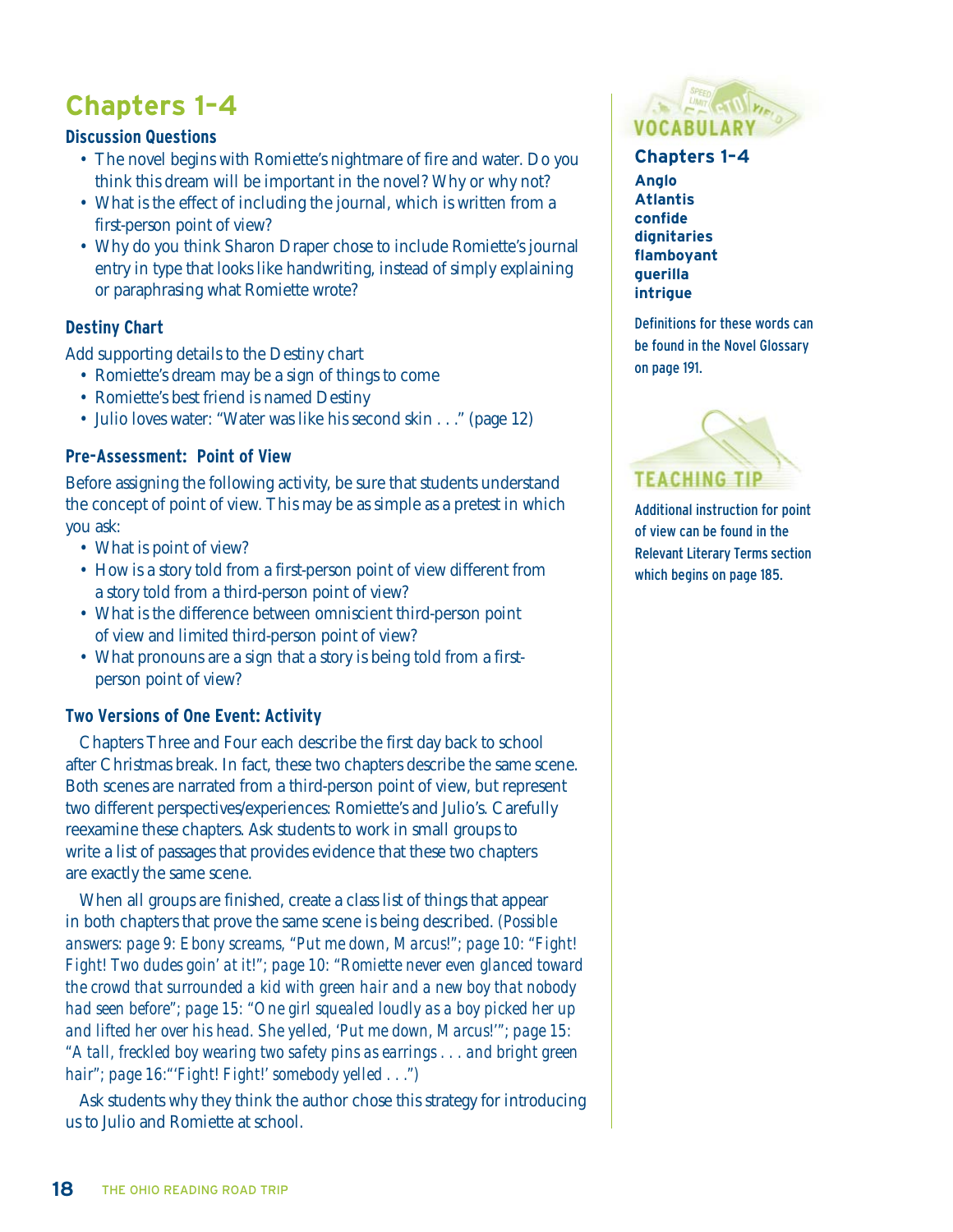## **Chapters 5–9**

#### **Discussion Question**

• What does the chat room conversation in Chapters 7 and 8 show the reader about teen culture? Explain by comparing and contrasting how young people generally use the Internet with how older people generally use it.

#### **Teenage Dialect and Internet Chat Rooms Activity**

Throughout the novel, the author develops convincing teenage characters through the use of dialect in the characters' speech. Like the characters, many of us switch between Standard English and different dialects, depending on whether we are with friends, immediate family members, grandparents, or people we don't know very well. Explain to students that the slang that they use while "chatting" on the Internet and in notes to their friends is a form of dialect. Ask students:

• Why is it important to be able to switch between Standard English and the dialect we use with our closest friends? *(Possible answers: Standard English is understood by the majority in society; sometimes dialect allows us to express ourselves more clearly with our friends.)*

List examples of "teen" dialect used in the novel, and ask students to explain the meaning of each phrase. Students will need to go back to the novel and reread the examples in the context of the sentence or paragraph. *(Possible examples: page 19: "This is the bomb!" and "You got me bent!"; page 26: "You got spice, man.")*

#### **Write Now!**

As a class, brainstorm examples of slang and abbreviations that students use while chatting on the Internet or in writing notes to their friends. Remind students that all words/phrases must be appropriate for school. Record these words on the board.

- **1.** Divide the words evenly among small groups of students. Provide an index card for each word, but tell students to write on only one side. Students should work together to define the term/phrase, identify the part of speech, and use the word in context (a sentence or a brief chat sample). Illustrations may be helpful.
- **2.** *(optional)* Organize all terms in alphabetical order, and copy. Allow students to design a cover for the dictionary. Students may vote for their favorite cover design. You may want to copy enough dictionaries for everyone in the class, especially if you plan to use the teen slang extension activities found at the *Ohio Reading Road Trip* website.



#### **Chapters 5–9**

**astrologer incredulous karma lure mutilated terminal** 

Definitions for these words can be found in the Novel Glossary on page 191.



Share stories that you have seen on the news or have read about in newspaper and magazine articles showing that Destiny's concerns about Internet stalkers are valid.

## **TECHNOLOGY LINK**

Visit http://www.ohioreading roadtrip.org/draper.html for information on protecting yourself on the Internet.

More activities that connect writing to teen slang can be found at http://www.ohioreading roadtrip.org/draper.html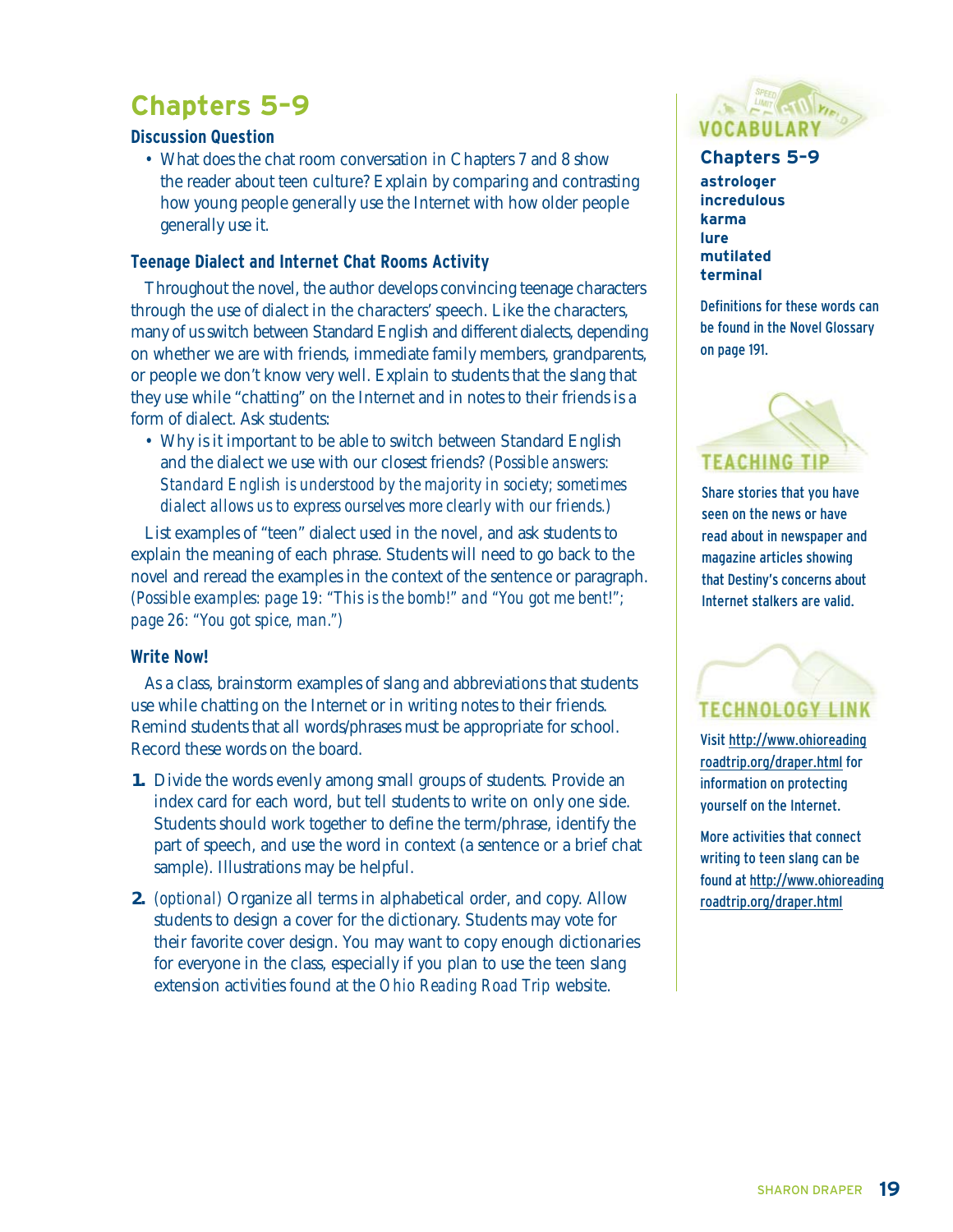## **Chapters 10–14**

#### **Discussion Questions**

- In Chapter 10 (pages 41–43), Julio encounters gang members who threaten him simply because he is Hispanic. They call him derogatory terms that upset him, and he walks away questioning how he is seen by others in this new place. What is your response to this situation? Did Julio handle the situation appropriately? What advice would you give to Julio?
- The issue of ethnicity and race comes up again when Romiette and Destiny are talking in Chapter 14, page 56. In talking to Destiny, Romiette mentions that she and Julio hadn't noticed each other's race. Destiny responds, "Good, that's the way the world ought to be." What inference can we make about the author's opinion about this issue, based on Destiny's comment?

## **Chapters 15–20**

Prior to reading this section of the novel, tell students that there are many details in it that connect with Romiette's nightmare in Chapter 1. Review students' inferences and the predictions they made as they looked for the theme of destiny early in their reading. Tell them that, when they find proof that something they suspected may come true or does come true, the earlier clues are known as *foreshadowing.* 

As students read Chapters 15–20, have them note details that support their inferences/predictions. Encourage students to adjust their predictions based on each day's reading. These details may also support the theme of destiny introduced in pre-reading. After reading, share the quotes and page numbers that students find with the whole class. Be sure to record them on the board or on a piece of chart paper.

Details that connect with Romiette's nightmare and/or the theme of destiny:

- Page 60: Julio says, "One weakness—she can't swim—but that's OK, I can teach her . . ." Romiette's dream is about drowning. Perhaps something will happen when Julio is teaching her how to swim.
- Page 63: Julio writes, "I feel like I've known you forever and I want to know you forever more." This supports the idea of destiny.
- Page 63: Romiette writes, "If you had to die by fire or by water, which would you choose?" Her question relates directly to the nightmare she has been having.
- Page 68: "But his father sighed once more as he left Julio's room, as if he sensed trouble." This is an example of foreshadowing: it hints at the possibility of bad things to come.

#### **Discussion Questions**

• On page 68, Julio's father reacts strongly to the knowledge that Romiette is black. Why do you think he reacts as he does? What is your response to his reaction?



### **Chapters 10–14**

**agitate astonished derision interstellar vibes**

Definitions for these words can be found in the Novel Glossary on page 191.



**Chapters 15–20 boutique extraordinaire intricate Kente cloth lilt metropolitan saunter sensibility straggle sullen** 

Definitions for these words can be found in the Novel Glossary on page 191.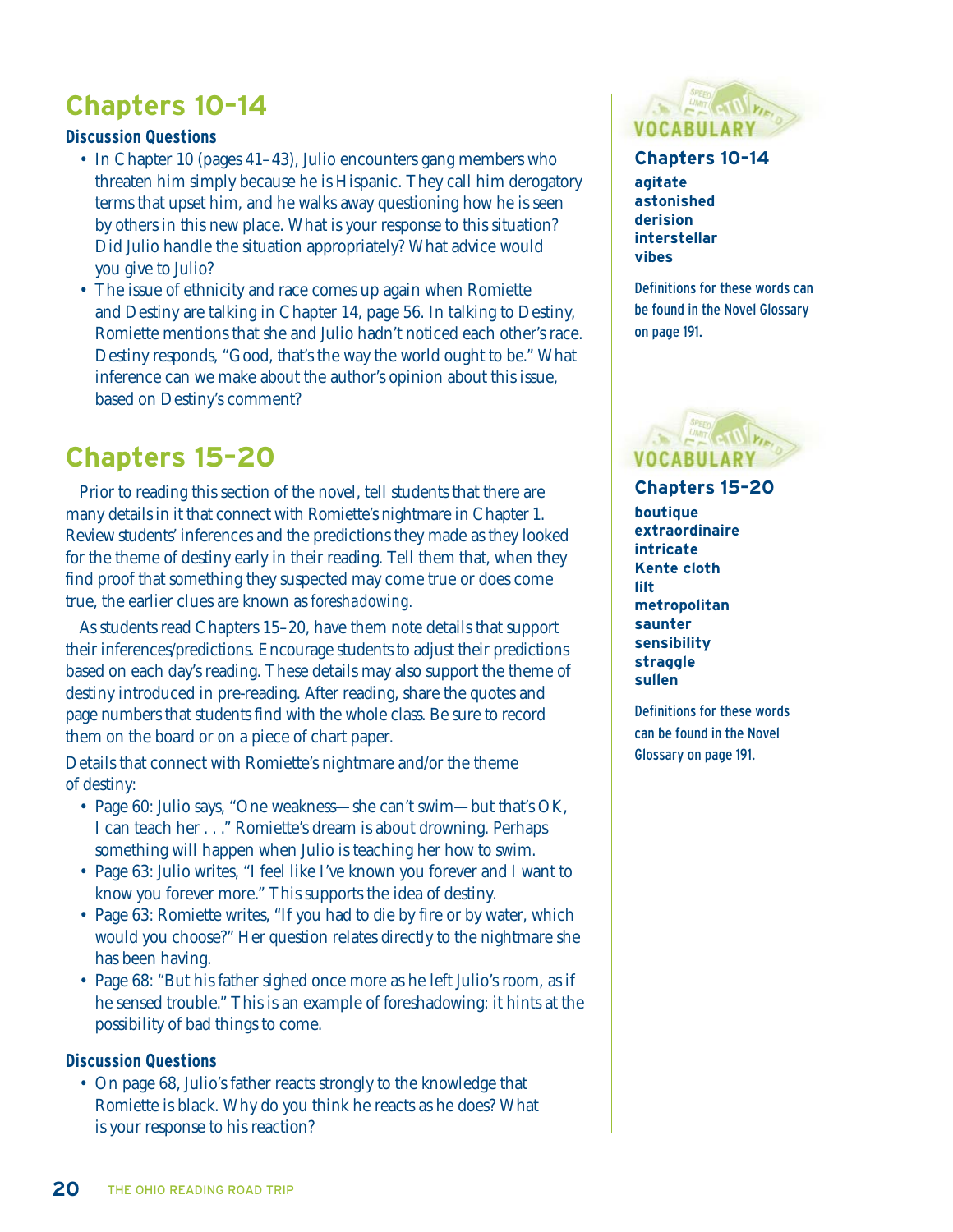- In her journal, Romiette writes about Rashad and Terrell, two boys who "hang with the gangbangers." She explains that her lunch with Julio was ruined when Rashad and Terrell stopped at their table and stared at them. Should Romiette be concerned about them? Explain.
- In Chapter 20, Romiette is working at her mother's boutique when Malaka, her old friend, stops in. Review their encounter on pages 78–80. Based on your reading, what inferences can you make about Malaka? What predictions can you make based on these inferences?

## **Chapters 21–27**

#### **Discussion Questions**

- When the Devil Dogs approach Romiette and Julio in the cafeteria, Romi and Julio leap onto the table and start dancing. Do you think this is an effective way to deal with the gang? Why or why not?
- In Chapter 25, Romiette experiences the nightmare again. This time she figures out that the voice she hears is Julio's. Destiny is convinced that Romiette will figure out what it means. Do you have any new predictions based on Romiette's dream and her conversation with Destiny?
- Did you notice any other details that support the theme of destiny? If so, what did you notice? How does it support the theme?
- On page 84, Romiette thinks about her encounter with Malaka. Review what Romi says to Julio. Are you able to support your inference about Malaka? Explain.

#### **Hyperbole Activity**

*Hyperbole* is an extreme exaggeration that a writer uses for emphasis to help the reader understand a character's strong emotions and/or to visualize events that are unusually intense. Remember that, since hyperbole is an exaggeration, the image should not be taken literally. Read these examples of hyperbole and explain what Sharon Draper means by this figurative language.

- Julio's voice melted her socks.
- "I think I'll go to class on time today and give the teacher a heart attack."

Ask students how many other examples of hyperbole they can list. (You might make this question extra credit or a game.)

#### Differentiated Learning: Additional Instruction

If students need more practice with hyperbole, then put them in small groups in which they brainstorm expressions they have heard that use hyperbole. Start them off with an example such as "I'm so hungry I could eat a horse," or "She was so angry that steam came out of her ears."

## **TECHNOLOGY LINK**

Information on tolerance and a related activity that can be used at your school can be found at http://www.ohioreadingroad trip.org/draper.html

**Chapters 21–27 cultivate demented muse timid** 

Definitions for these words can be found in the Novel Glossary on page 191.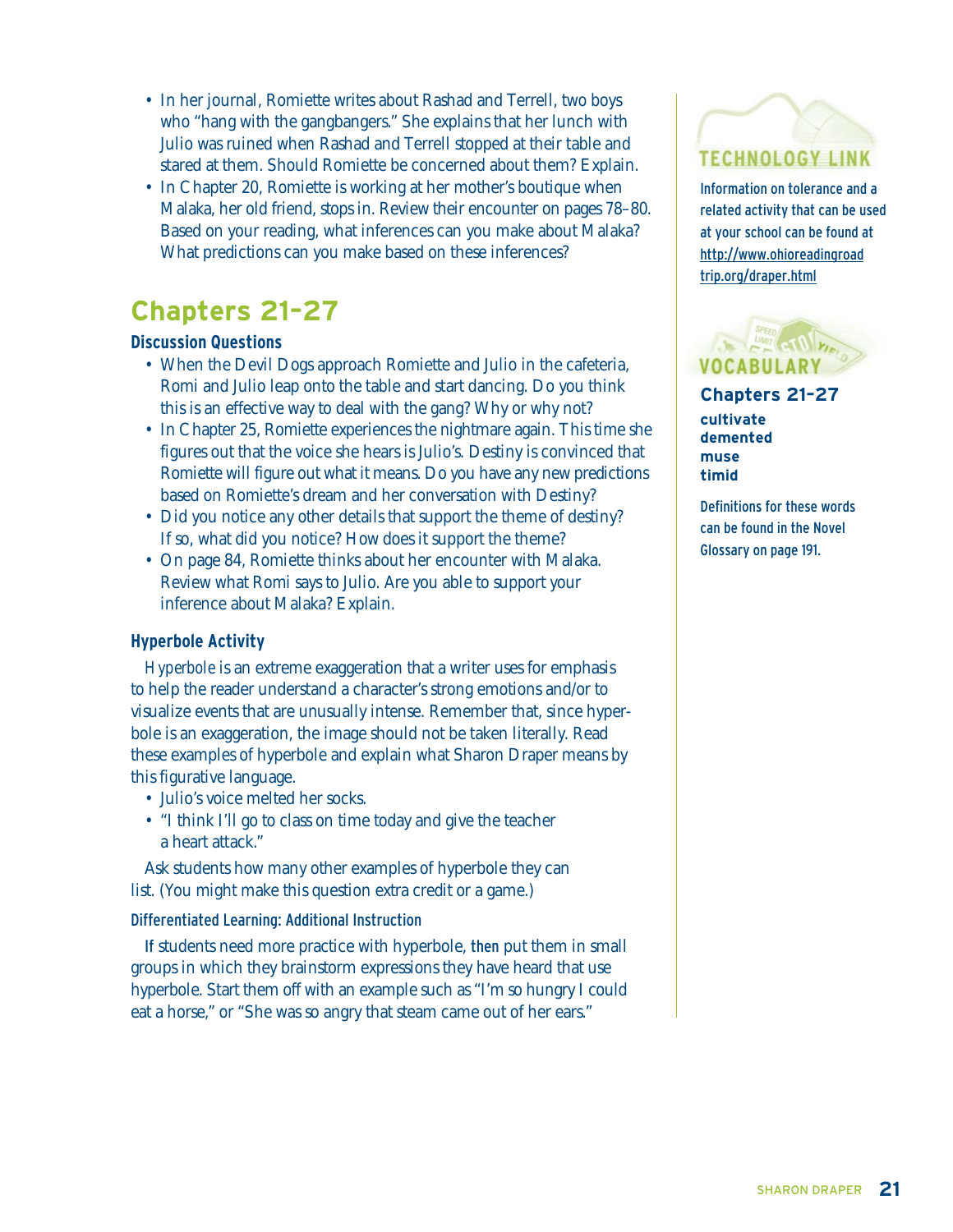## **Chapters 28–33**

#### **Discussion Questions**

- What does Ben mean when he says (page 103), "[The Devildogs] have no poetry—they have no individuality. They're just parts of a large, dirty organism, like that alien monster thing in that *Star Trek* movie unthinking, but very, very dangerous"?
- In Chapter 29, Romiette speaks with Malaka. Were your predictions about Malaka correct? Explain by pointing out details that prove your prediction was correct.
- In Chapter 32, Julio and his father get into an argument over Julio's relationship with Romiette. Discuss the points that each of them raise during the argument, without taking either character's side. Do they both have good points? Why or why not?

#### **Write Now!**

The theme of destiny versus fate is brought to the reader's attention again and again through references to Romiette's nightmare and Destiny's penchant for astrology. Destiny is convinced that the stars are the key to the future because they rule matters of the human heart, while Romiette is more skeptical.

Now that students have tracked their horoscopes for two weeks, they should be prepared to answer these questions and take a stance on whether horoscopes are useful or just for entertainment.

- Do you fit the description of your zodiac sign? To what extent? What parts of that description are true for you? What parts are not true for you?
- Do you agree with Romiette that reading your horoscope is pure entertainment because it is so general that it can apply to anyone? Or do you agree with Destiny, who believes that our lives are ruled by the planets and the stars and that we should read our horoscopes because they give us knowledge that we need in our daily lives?

Now write a persuasive letter or essay, either for Romiette's position on horoscopes or for Destiny's position. Use evidence from your research journal to support the position you selected.

## **Chapters 34–37**

#### **Discussion Questions**

- Do you think that the plan devised by Ben, Destiny, Romiette, and Julio to catch the Devil Dogs is a good plan? Why or why not?
- If you had the chance to give Romiette and Julio advice for dealing with the gang, what would you tell them? Explain why you would give them this advice.



#### **Chapters 28–33**

**bigot fervor grimace illumination intern iridescent mariachi retort sojourn** 

Definitions for these words can be found in the Novel Glossary on page 191.



You may want to use the Ohio Graduation Test 6-Point writing rubric, found on page 183, to assess student writing.



**Chapters 34–37 enticing intuition palatable perceptive proliferation** 

Definitions for these words can be found in the Novel Glossary on page 191.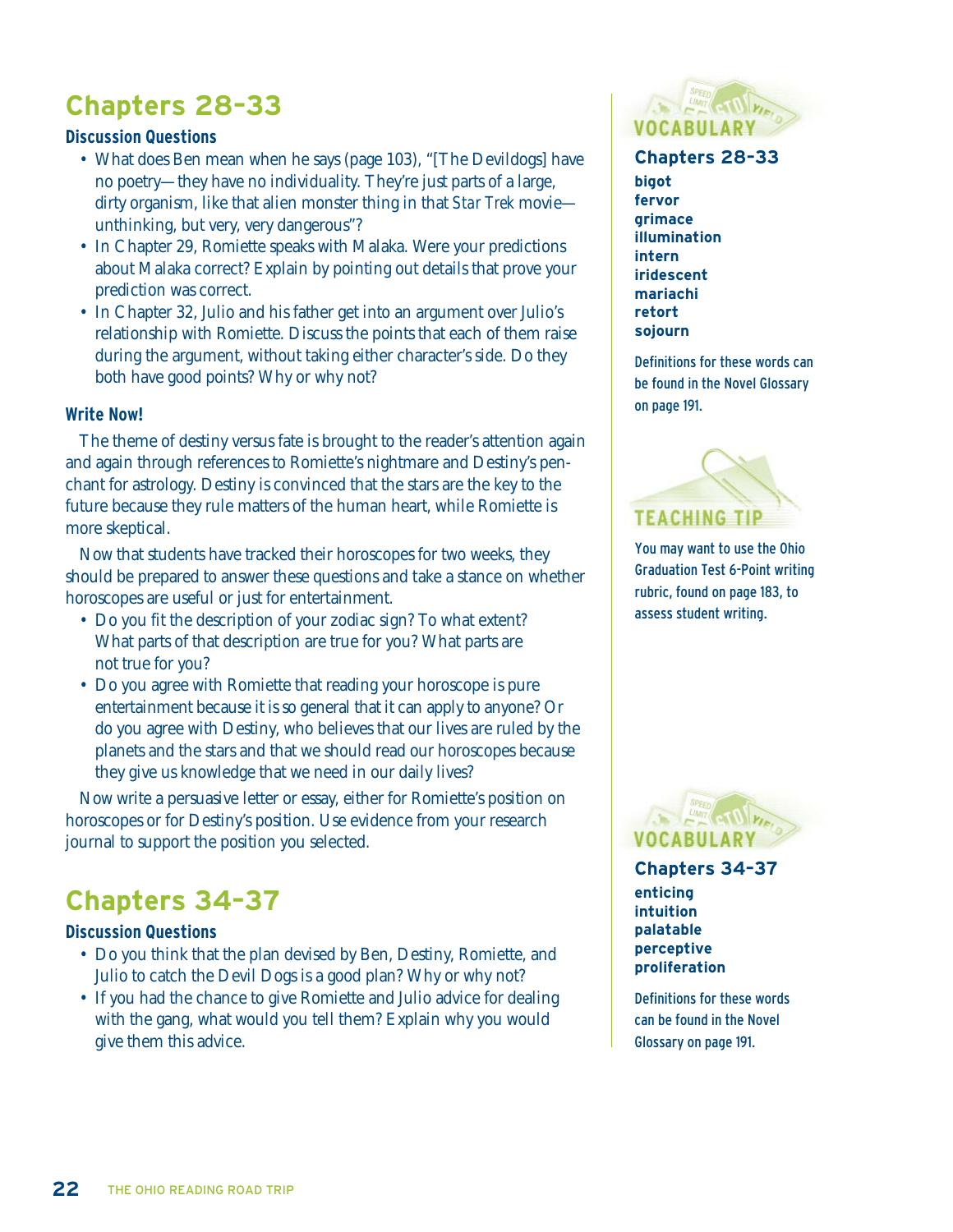## **Chapters 38–41**

Prior to reading, tell students that in this section, the friends will put their plan to fool the Devil Dogs into action. Have students predict whether the plan will be successful and explain their predictions.

Remind students that Romiette's mother and father have no idea that their daughter is facing gangs on a daily basis, even though this situation is very frightening for her.

#### **Discussion Questions**

- How would you describe Romiette's relationship with her parents? What evidence can you find in the novel to support your description? *(Possible answers: pages 90–91: Romi writes, "My dad is going to have it really rough when I finally leave home. He and I are very close. He still calls me his little angel"; page 129: "Romi was glad her mother was so perceptive. It was easier than having to tell her everything. Lots of times she just depended on her mother's intuition to figure things out. Then they'd talk about it.")*
- If the family has such a close relationship, why doesn't her father know about the problems with the Devil Dogs? Do you think it is common for children who are very close to their parents to keep secrets from them? Is it wise? Explain.

### **Chapters 42–47**

#### **Compare and Contrast: Make a Venn Diagram**

In this section, the narrator shares each family's experience as they wait for news about their children. Some chapters focus on the Capelles, other chapters focus on the Montagues, and still others show the parents interacting. By detailing both families' experiences, the reader is able to see how each family deals with their missing child.

Students should answer these questions about both sets of parents: How did both sets of parents find out their children were missing? What is the first thing they do after this? What do they assume happened? Whom do they blame? How do they feel? How do they act toward each other?

Ask students to use their answers to make a Venn diagram that compares and contrasts Julio's parents, the Montagues, with Romiette's parents, the Capelles. You might give an example, marking the Venn diagram appropriately, such as "The Montagues suspect that Romiette is part of a gang; the Capelles think that Romi must be the victim of an Internet stalker; and both sets of parents feel their children are responsible."

#### **Mood and Setting Activity**

Now that Romiette and Julio are missing, the mood and setting have changed. Have students skim Chapters 42–47 and jot down descriptions of the new setting. Ask them how the new setting affects the mood of this section.



#### **Chapters 38–41 consternation exhilaration malicious**

Definitions for these words can be found in the Novel Glossary on page 191.



#### **Chapters 42–47**

**acknowledge anguish bristle defy entreat impassive jangling resignation scoffed** 

Definitions for these words can be found in the Novel Glossary on page 191.



Definitions for setting and mood appear in the Relevant Literary Terms section which begins on page 185.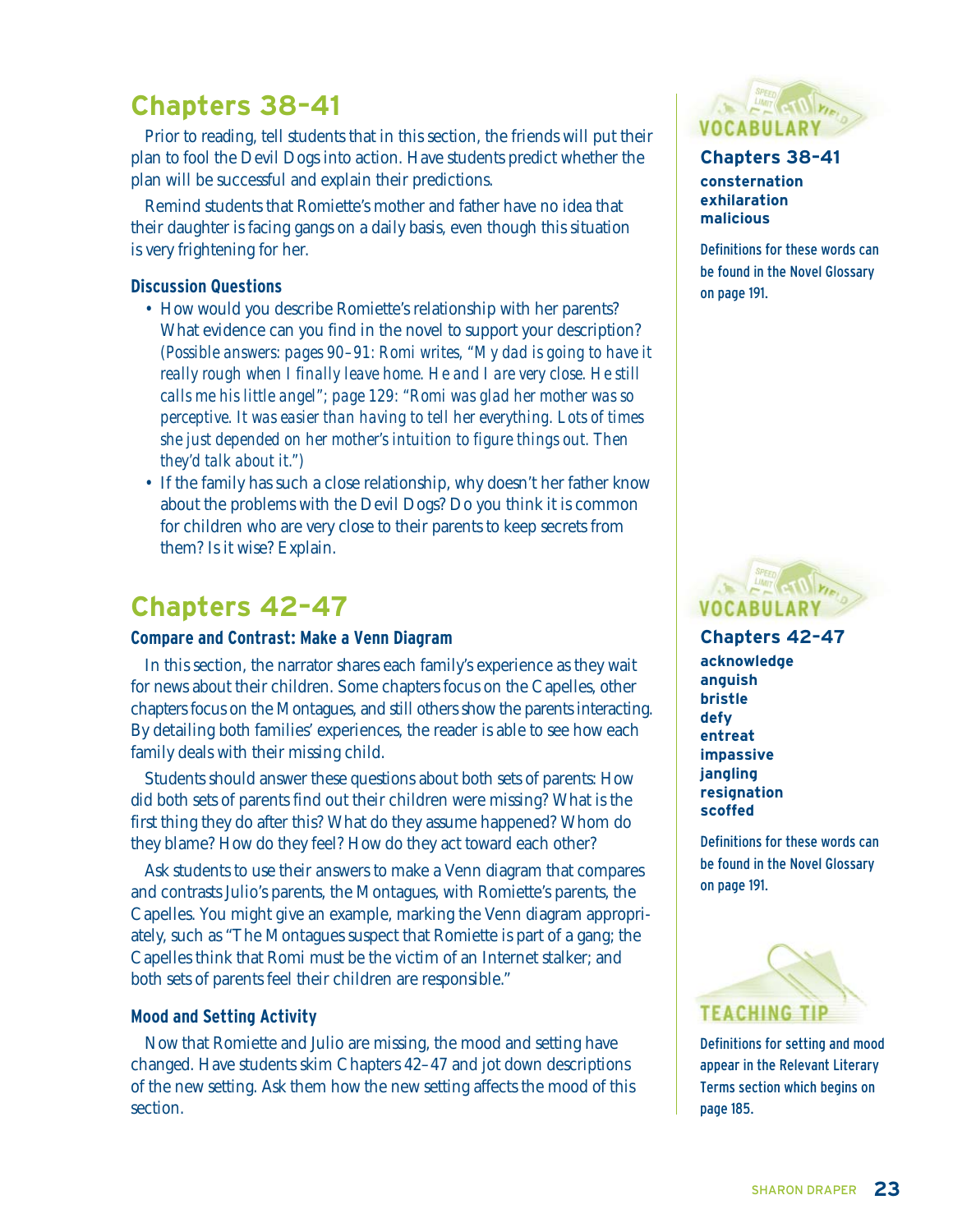#### **Write Now!**

Students should be cautioned to not read ahead. At the end of Chapter 47, the police have clues: a keychain with Romiette's initials and news that a boat is missing from the boathouse.

Students will write the next chapter. Ask them: *Where are Romiette and Julio? Will the ending be tragic or joyful? What happened?* 

As they begin writing, ask students to do the following

- Consider whose point of view will be presented. Romiette's? Julio's? The Devil Dogs'? Ben's? Destiny's? The police? Or a third-person omniscient point of view?
- Remember to stay true to the author's plot and character development. Events in your chapter must connect to what has already occurred.
- Maintain the mood and setting that the author has established.
- Be sure to use both narration and dialogue.

Tell students to be prepared to read their writing to their classmates. You may want to require students to type their work on a computer and revise it for display in the classroom as well.

## **Chapters 48–54**

#### **Discussion Questions**

- In this section, we learn that Romiette's dream did become a reality. Do you believe that dreams have meaning in our daily lives? Have you ever had a dream that came true? What does Romiette's dream becoming reality say about the theme of destiny?
- In this novel, was it possible for Romiette to change the course of events? Explain.

## **Chapters 55–62**

#### **Write Now!**

Ask students to write a short essay that compares and contrasts their ending with the ending presented in the novel.

#### **Exploration of Theme Activity**

Throughout the novel, students have been examining the theme of destiny (not the character Destiny) and gathering examples from the novel that support this theme. Use this as a starting point for discussion. After reviewing evidence collected throughout the novel, the class should discuss the theme of destiny in *Romiette and Julio.*



**Chapters 48–54 alleged confines dejected diminish douse gaunt hypothermia muffled plight sentinel solemn stature writhe** 

Definitions for these words can be found in the Novel Glossary on page 191.



**Chapters 55–62 cordial engulfed hampered speculation wry** 

Definitions for these words can be found in the Novel Glossary on page 191.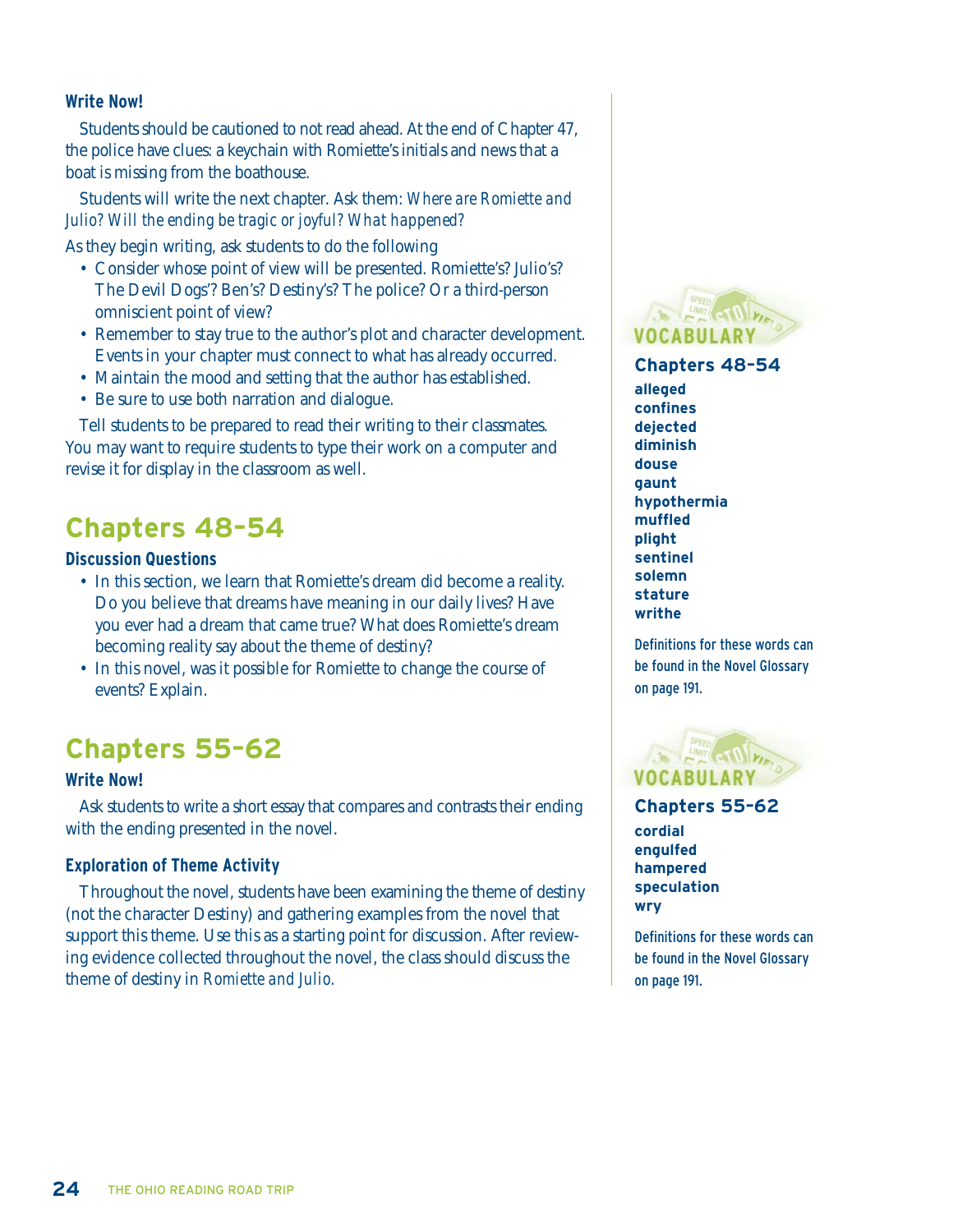Remind students that a theme is a universal statement about something that recurs in a book. We cannot disagree with theme. For example, "destiny" is just a concept. Theme can, however, lead to a message, or lesson, that the author wants the reader to learn. For example, you might feel that the theme of destiny contains a message to keep trying to make the best possible decisions.

Ask students to offer ideas about what the author is trying to say or what message is contained within the theme of destiny. Explain to students that, while destiny is one theme in *Romiette and Julio,* other themes are found in it as well, including the role that family plays in a young person's life, the need for friendship, the quest for love, and the quest for harmony between groups of people. Ask students to find examples of these themes. Then ask them to offer ideas of what the author may be trying to say about each theme based on those examples.

### **Assessment**

A test that measures students' reading comprehension can be found on the following pages.

## **TECHNOLOGY LINK**

Visit http://www.ohioreading roadtrip.org/draper.html for an extension activity that asks students to investigate the media's potential role in the sensationalizing of news stories.



Answers for questions 1–19 of the test:

| 1. d  | 11. h |
|-------|-------|
| 2. e  | 12.3  |
| 3. h  | 13.1  |
| 4. a  | 14. 1 |
| 5. c  | 15.3  |
| 6. f  | 16.3  |
| 7. i  | 17. h |
| 8. g  | 18. c |
| 9. h  | 19. a |
| 10. a |       |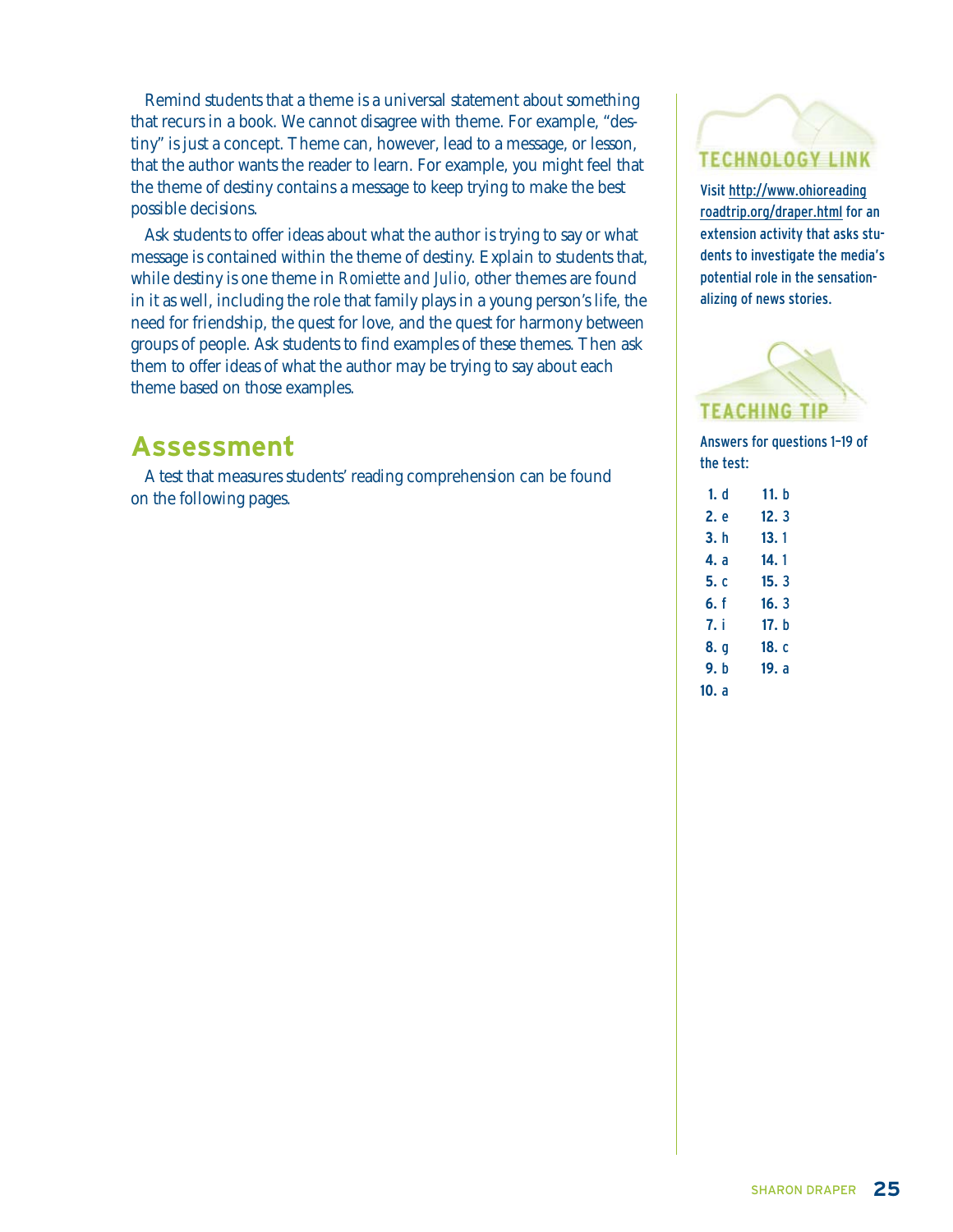**Name** \_\_\_\_\_\_\_\_\_\_\_\_\_\_\_\_\_\_\_\_\_\_\_\_\_\_\_\_\_\_\_\_\_\_\_\_\_\_\_\_\_ **Date** \_\_\_\_\_\_\_\_\_\_\_\_\_\_\_\_\_\_\_\_\_\_

# **Sharon Draper** *Romiette and Julio*

**Directions:** Match each term with the appropriate definition below.

| $1.$ __ hyperbole   | <b>a.</b> Something that happens with no apparent<br>cause; luck                        |
|---------------------|-----------------------------------------------------------------------------------------|
| 2. __ alliteration  | <b>b.</b> The perspective from which a story is told                                    |
| $3.$ ___ dialect    | c. A type of literature                                                                 |
| 4. chance           | <b>d.</b> An extreme exaggeration that a writer uses<br>for emphasis                    |
|                     | <b>e.</b> Repetition of the beginning consonant sound                                   |
| $5.$ genre          | f. A literary technique involving surprising,<br>interesting, or amusing contradictions |
| $6.$ ____ irony     | <b>g.</b> The inevitable or fate; it cannot be changed                                  |
| $7.$ mood           | <b>h.</b> The way people talk in different regions<br>or groups                         |
| $8.$ <u>destiny</u> | <b>i.</b> The feeling created in a literary work                                        |
|                     |                                                                                         |

**9.** point of view

Point of view can be broken into two major categories: first-person and third-person. These categories can be distinguished by the pronouns used in the narration.

**Directions:** Answer the following questions about point of view.

**10.** Which pronouns are evidence that first-person point of view is being used?

- **a.** I and me
- **b.** He and she
- **c.** You and they

**11.** Which pronouns are evidence that third-person point of view is being used?

- **a.** I and me
- **b.** He and she
- **c.** You and they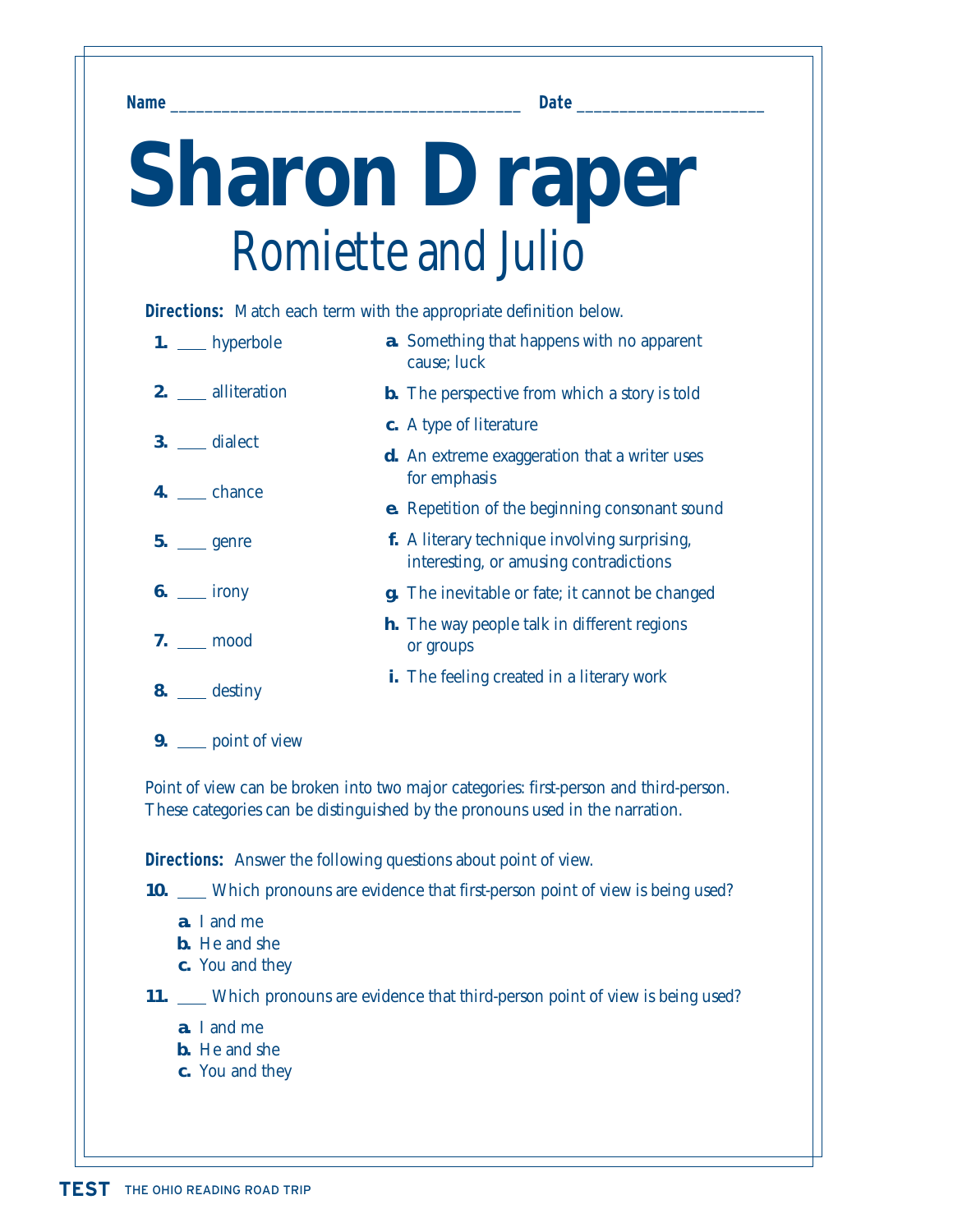| Romiette and Julio Test continued                                                                                                                                                                                                                                                                                     |
|-----------------------------------------------------------------------------------------------------------------------------------------------------------------------------------------------------------------------------------------------------------------------------------------------------------------------|
| <b>Directions:</b> Carefully examine the following examples from Romiette and Julio and decide<br>if each example is first-person point of view or third-person point of view. Label<br>each example of first-person with a number 1 and each example of third-person<br>with a number 3.                             |
| 12. Exercíptive Rometa Evroped it would snow all day and all night, enough to call school<br>off for tomorrow.                                                                                                                                                                                                        |
| 13. My name is Romiette Renee Capelle. I am brown like the earth and tall<br>and slim like a poplar tree.                                                                                                                                                                                                             |
| 14. ________ I'm like you. There's lots more that I think is important besides money.<br>Puppies for one.                                                                                                                                                                                                             |
| 15. Cornell Capelle was in no mood for humorous coincidences.<br>He looked at Luis Montague with distrust.                                                                                                                                                                                                            |
| 16. _______ Julio awakened and smelled roses—lots of roses. For a moment<br>he couldn't remember anything.                                                                                                                                                                                                            |
| <b>Directions:</b> Throughout the novel, the mood changes to reflect the situation and<br>experiences of the characters. Carefully read each passage from the novel<br>and choose the answer which best describes the mood of the passage.                                                                            |
| 17. The Cappelles sat huddled together in their darkened living room. The storm raged<br>outside, and their fears raged inside. Cornell had picked his wife up at the station<br>after the newscast, and even though she didn't want to leave, he had convinced<br>her that nothing more could be done there tonight. |
| The mood of this passage is _______.<br>a. joyful<br><b>b.</b> fearful<br>c. soothing                                                                                                                                                                                                                                 |
| 18. Romi and Destiny finished the dishes and tossed a bag of popcorn into the microwave.<br>Romi's mom peeked into the kitchen. "I love it when you come over, Destiny. It's the<br>only time I can be sure Romi will do the dishes!"                                                                                 |
| The mood of this passage is _______.<br>a. tense<br><b>b.</b> eerie<br>c. playful                                                                                                                                                                                                                                     |
| 19. The water thundered into her ears, forced itself down her throat, and burned its way<br>into her nose, her lungs, her brain. This water was fierce and deadly-no cool, gentle<br>waves, but hot, choking, liquid flames, sucking the breath of life from her.                                                     |
| The mood of this passage is _______.<br>a. urgent<br><b>b.</b> happy<br>c. soothing                                                                                                                                                                                                                                   |